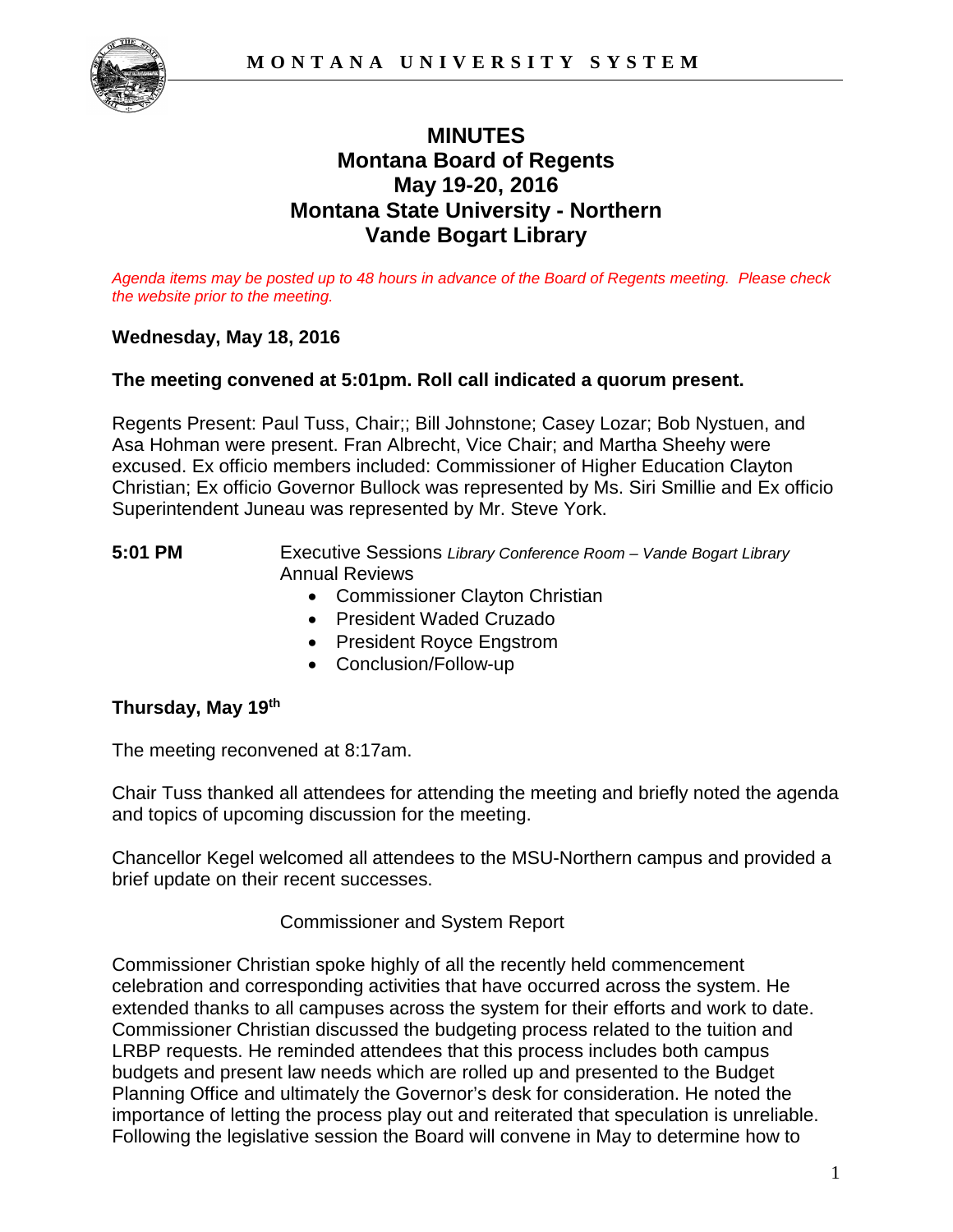

best use the funds received. He discussed the LRBP requests and spoke to the deferred maintenance needs of the projects, noting that we should renovate the facility for student services, administrative services, etc. He reiterated that the program focuses on addressing campus needs and serving students.

• FY16 Enrollment Report

Deputy Commissioner Tyler Trevor spoke to the FY 16 Enrollment. He reported that enrollment in the MUS declined by 780 student FTE from FY 2015 to FY 2016. He noted that enrollment has grown by approximately 2,500 FTE (7%) over the past ten years. This growth over last ten years resulted in an increase of 2,524 FTE; resident FTE declined by -686, while Non-resident FTE increased +3,402. He discussed student FTE by campus type over the past ten years noting that 2-year Colleges experienced the largest percent increase over the past ten years (+25%) and 4-year campuses grew the most in terms of absolute number of students. He discussed resident and nonresident changes to enrollment, by campus type.

He noted that Montana, as well as the entire nation, will experience a modest decline in the production of high school graduates due to a reduction in births in the wake of the Baby Boom. Beginning in 1991 the number of live births in the US declined slightly and remained lower for about 10 to 12 years. In summary the 1-year Comparison shows student FTE down 2.0% (-780 FTE) in comparison to last fiscal year. Resident student FTE is down 2.8% (-802 FTE) while non-resident FTE is up slightly at +0.2% (+23 FTE). A 10-year Comparison shows student FTE has grown 7% (+2,500 FTE) over the past 10 years: 4-year Colleges = +1,786 FTE; 2-year Colleges = +985 FTE; CC's = -248 FTE. He noted that the 2-year Colleges are the only sector with growth in resident student FTE.

Campus growth over a 1-year comparison shows 5 out of 15 campuses experienced increased enrollment. On a 10-year comparison: all 2-year colleges, half of the 4-year colleges, and one community college experienced growth over the past ten years. He summarized that the natural decline in the number of Montana high school graduates is a contributor to the decline in MUS enrollment. The number of Montana public high school graduates is down approx. 1,000 grads compared to 2008 (compounding problem with fewer students in pipeline). He noted that capture rates of recent high schools have not declined and that the economic recovery also influences total enrollment. He discussed the types of degrees awarded from 2002-2015 noting the significant increase in STEM and healthcare degrees. Discussion followed.

• MUS Research Initiative Update

Ms. Janelle Booth MUS Research Director provided an update on the research initiative. She expressed her enthusiasm about the initiative which was funded during the last legislative session with \$15 million to focus on research efforts that have a direct impact on the Montana economy. She provided updates from the last year and noted the successes of the 11 research initiatives. She noted that as these projects advance, we will continue tracking indicators of a return on investment for Montana including: evaluating jobs being created, established partnerships, what other funds are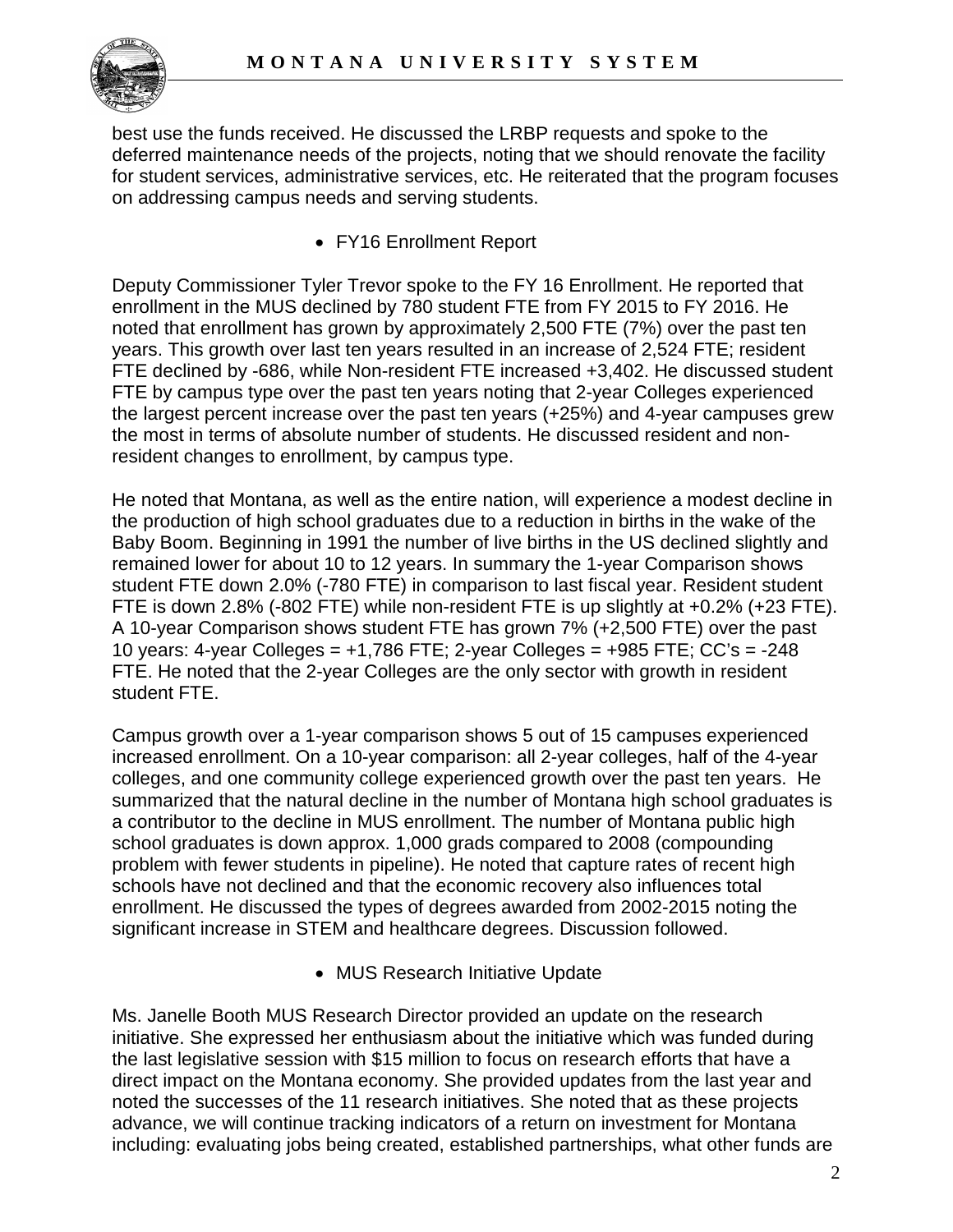

being brought in and the overall outcomes, impact on science etc. She briefly highlighted each initiative and their focus to date. Discussion followed.

- Campus Reports (Linked to agenda)
- Other/Campus Introductions

Board Education: Healthcare Needs in Montana | Nursing **Education** 

Deputy Commissioner Tyler Trevor, Amy Watson-MTDLI, Peter Buerhaus-MSU, Mary Nielsen-UM and Teresa Seright-MSU provided a presentation regarding the supply and demand, curriculum redesign and system-wide offerings related to nursing education. They discussed the history of MUS nursing graduates over the last 10 years noting the increase in graduated LPN and RN's with a combined growth of 46% over the last 10 years. They noted the geographical distribution of nurses specifically that over 1,000 APRN's; 2,800 LPNs and 15,000 RN's are actively licensed throughout the state. A state level analysis of nursing employment projections noting that in the next 10 years over 1 million RN's are expected to retire creating a demand in the industry. They noted the demand on a national level, noting that in 2014 the federal Health Resources & Services Administration projected Supply will grow 33% and Demand 21% by 2025, resulting in a surplus of 340,000 RNs nationally. According to the Health Resources & Services Administration for Montana, in 2025 the RN Demand is estimated at 12,100 – RN; Supply is estimated at 11,300 resulting in a deficit of -800 RNs.

National efforts to date include: improved organization of a national data collection effort; 35 states have created a nursing workforce commission; the nation's S/D modeling experts are coming to Montana to address forecasting issues and arrive at consensus; and an upcoming 2017 national meeting on the nursing workforce. Curriculum redesign was discussed and is intended to address workforce needs and shortages in nursing; prepare nurses to respond adequately to the health needs of their clients and the community; meet rapidly changing healthcare needs; ensure pathway of academic progression from PN to ASN; and seamless academic progression from ASN to BSN. Discussion followed about the three revised nursing programs. Outcomes of the curriculum revision include: reduction in time and savings in cost for PN, ASN and BSN completion education; earlier entry into the workforce by six months resulting in potential for increased earnings; an increasing in nursing curriculum content preparing graduates with knowledge, skills, and abilities current of the scope of practice and National standards, improvements in the quality and safety of Montana healthcare needs and increased access to nursing education. A review of BSN & Graduate programs across the MUS were highlighted.

In summary MUS Nursing graduate production has increased by 46% (198 grads) over the past ten years; Montana's nursing workforce is aging and concentrated in more urban areas; employment projections in Montana indicate the need for 376 RN's and 119 LPN's annually for the next ten years. Nationally, over 1 million registered nurses are expected to retire in the next ten years; while experts struggle to agree on the number, both national and state-level shortages are projected. The MUS is undertaking nursing curriculum revisions designed to increase efficiency and overall nursing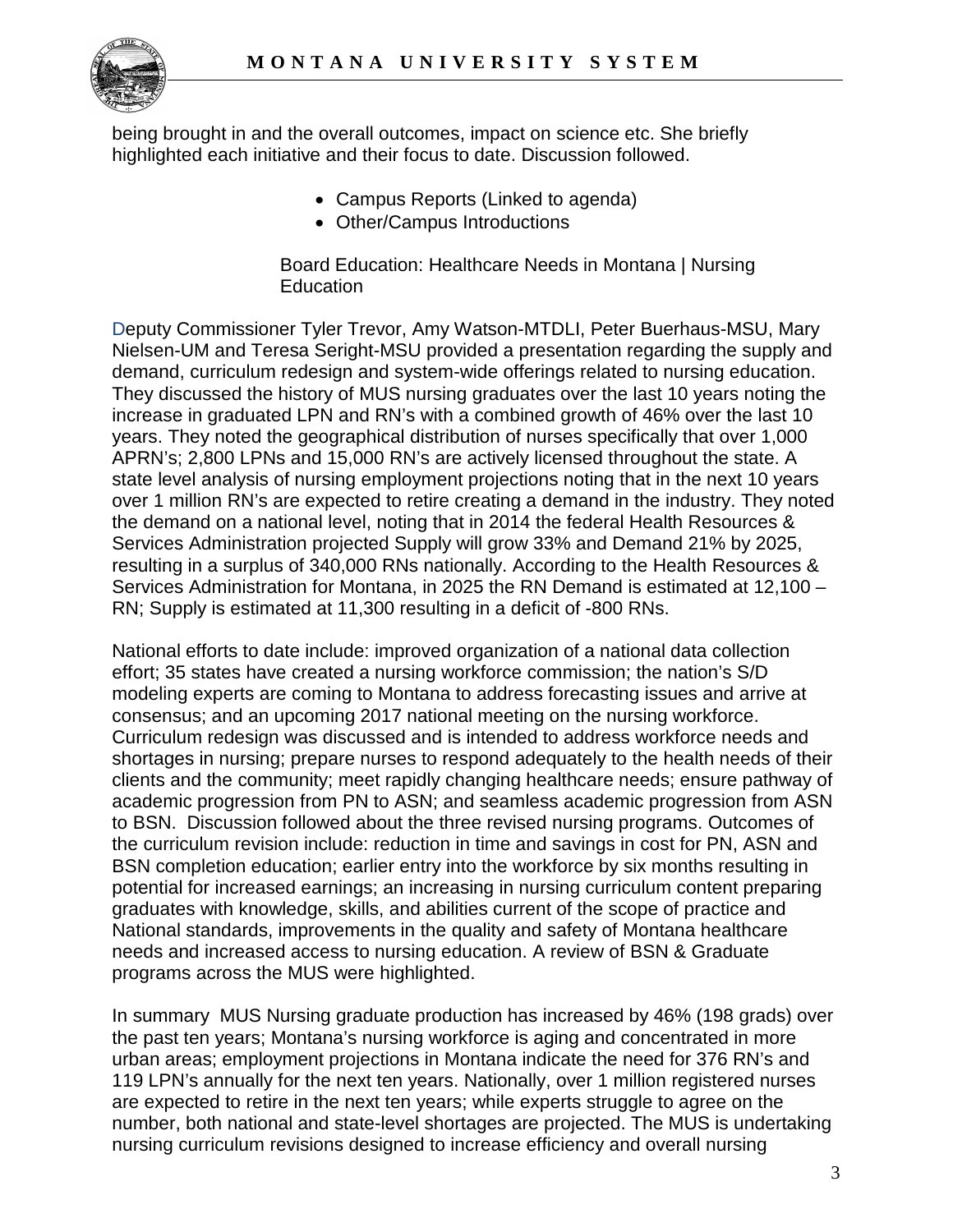

graduate production; and increased access to associate and bachelor's level nursing opportunities is available at multiple sites throughout the state. Discussion followed.

Regent Hohman and Sonja Choriki, outgoing President of ASMSUB presented the annual Administrator of the Year Award to President Royce Engstrom. MAS introduced the newly elected MAS President for the upcoming year Sam Forstag and other representatives of the leadership team.

## **Two Year and Community College Committee**

### **INFORMATION**

a. Co-Requisite Design Taskforce (Bob Mokwa)

Dr. Mokwa reiterated the primary goals of the MathPathways and Math Corequiste Model and shared the five recommendations for Math Pathways. He discussed strategies and the potential for similar approaches in other overlapping areas. He noted the corequisite approach is to improve the success of students who enter college but are not ready for college level math courses. He discussed remediation both on the state and national level noting that too many students start college in remediation; many of which aren't passing the courses or are not being retained. He noted that attrition is the main issue here. The corequisite model represents an alternate approach to noncredit bearing developmental courses. He discussed the corequisite program at scale noting the national average is 22% for developmental success. He discussed the timeline to date. Keys to a successful process include: engaging faculty, establishing a sense of urgency, communicating, planning ahead with a positive message; use an information-driven approach, join forces across sectors and campuses and emphasizing the common ground of student success. Discussion followed.

> b. MTDLI and MUS Montana Talent Pipeline Pilot Project – Missoula College | Attachment #1

Ms. Amy Watson, Ms. Barbara Wagner, Mr. Kirk Lacy, and Mr. Erik Rose provided a presentation on meeting local worker demand related to Missoula College. They noted the goal of the project is to understand how colleges are meeting the demands of business and their success in the workplace. They noted that each campus will receive companion set of data containing several years' of key student characteristics including incumbent worker status, detailed demographic information and headcount and FTE. Employment outcomes were evaluated for Missoula College graduates: 83% of graduates are employed in Montana one year after graduation. They discussed the workforce outcomes by program and supply and demand by program and by occupation. A state level report will follow by September of 2016 with a breakdown by region, by college and by program. Discussion followed.

c. Rev Up External Evaluator Presentation

Mr. Matt Springer and Ms. Sandra Staklis provided an update on the TAACCCT Grant and their findings. Sandra reiterated that this is a rather large grant of \$25 million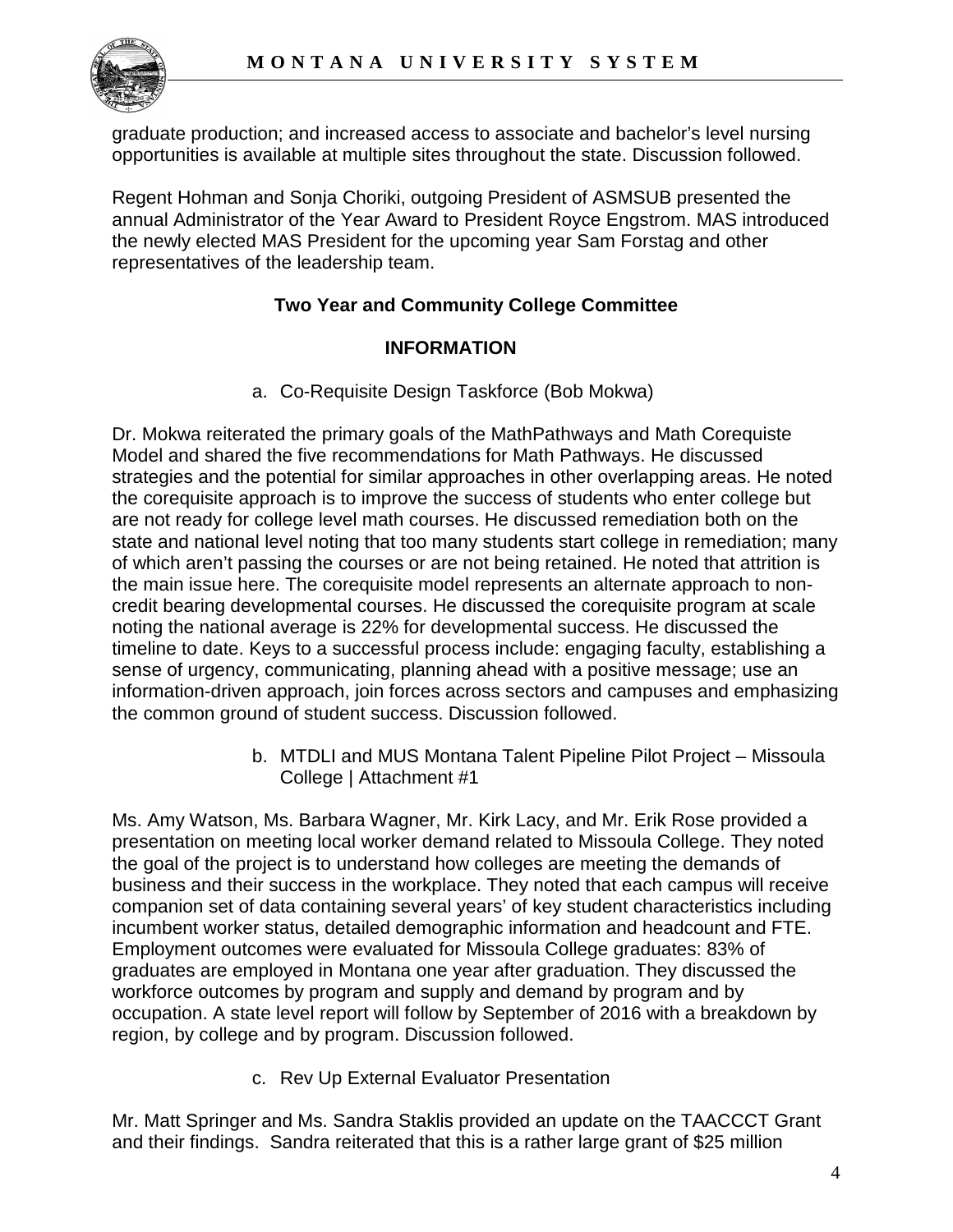

focused on workforce development. She noted that focus has now turned toward the outcomes of programs and overall impact. She reminded attendees of the timeline of the grant, awarded in the fall of 2013 and programs implemented in fall of 2014, and the importance for identifying interim indicators of where efforts might be headed. She noted that these indicators include embedding of industry-recognized credentials (IRC) into college programs; hiring workforce navigators (WFN) to help bridge between the Montana Department of Labor and Industry Job Service and college programs to recruit, retain and place students by utilizing a case-management approach to advising; formalizing an employer-focused approach has included enhancing local outreach from colleges and aligning those efforts with grant-funded launces of sector partnerships and Key Industry Network initiatives (KIN – Main Street Montana). She discussed certificates of technical skills (CTS) and the opportunity they provide to students who cannot advance to a two year program but will still come away with employable skills and a certificate; she noted that these certificates have cut the number of "unsuccessful" student outcomes in half. She discussed the process of proactive implementation of awarding CTS and encouraging students to continue to return to college. She discussed coaching efforts to date, noting the overall retention rate difference of 76% vs. 66% and stated that coaching can be associated with 3-10% higher retention for first-time students.

d. HealthCARE Montana Update | *Attachment #1 | Video Presentation*

Dean O'Brien of Missoula College provided an updated on HealthCARE Montana, a \$15 million grant. She reiterated the primary goals: increasing the population base that is eligible for health professions, relevant curricular revision that are more industry driven, accelerate completion and decrease costs and improve student success. She discussed the current results which include HealthCARE Montana has served over 700 students with providing career opportunities in healthcare; faculty and representatives from the industry are working together to better address healthcare workforce shortages, and the healthcare curriculum has been reformed to meet rapidly evolving healthcare needs. She indicated that future goals include core curriculum of common competencies to be offered via distance delivery; math requirements being streamlined across allied health and nursing programs and across colleges; online "success skills" modules will be required to obtain a Certified Nursing Assistant Certificate; and six new online CAN specialty certificates will provide opportunity for educational advancement and increased wages.

### **Administrative, Budget and Audit Oversight Committee**

### **CONSENT**

- a. Authorization to Expend Student Equipment Fees; MSU Bozeman *ITEM 171-2001-R0516*
- b. Authorization to Expend Computer Fees; MSU Bozeman *ITEM 171- 2002-R0516*
- c. Authorization to Expend Student Computer Fees; Great Falls College MSU *ITEM 171-2913-R0516*
- d. Authorization to Expend Student Equipment Fees; Great Falls College MSU *ITEM 171-2914-R0516*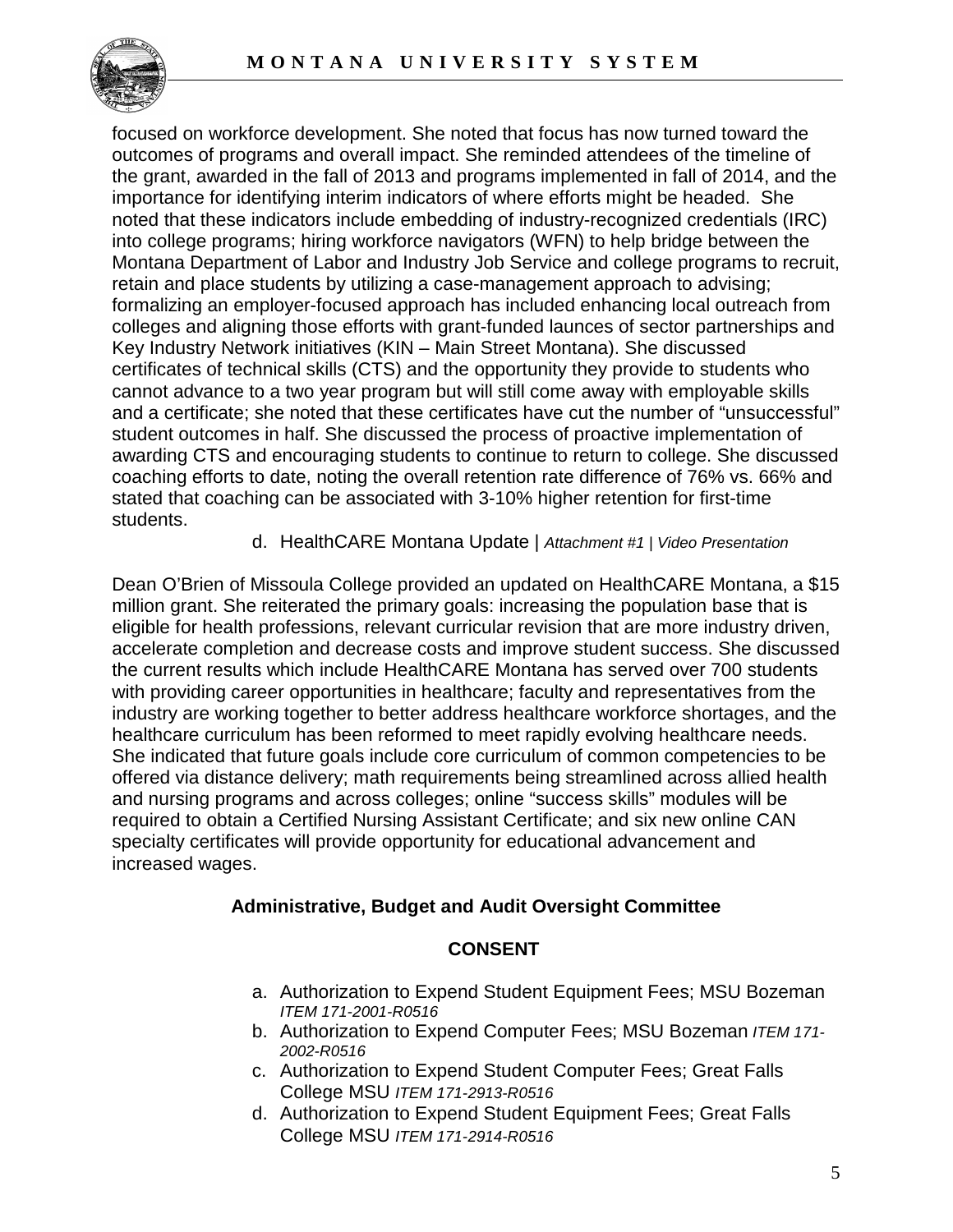

- e. Authorization to Expend Student Computer Fees MT Tech; *ITEM 171-1507-R0516*
- f. Authorization to Execute Easement/Right of Way Agreement between Montana Department of Transportation and Eastern Agricultural Research Station; MSU-Agricultural Experiment Station; *ITEM 171-2301-R0516 | Attachment #1*
- g. Authorization to Execute Lease for Modular Instructional Lab/Classroom; MSU Bozeman *ITEM 171-2004-R0516*
- h. Authorization to Enter Info Off Campus Lease for Diesel Technology Center Project; MSU Northern *ITEM 171-2813-R0516*

# **ACTION**

a. Revisions to the MUS Performance Funding Model; OCHE *ITEM 171-101-R0516 | Attachment #1 | Mt Tech PF Grant Proposal*

Deputy Commissioner Trevor presented the proposed revisions that seek to remove the "earn-back" provision which allows campuses that fall short of performance targets in the first year of the biennium the opportunity to earn back those funds by making gains in year two. The model will retain the "grant-back" provision that allows campuses to apply for a portion of foregone funds to be granted back to the campus for targeted improvement in specific areas. Also, the revisions include the addition of one metric at each regional four-year campus. It is recommended that MT Tech and MSU Billings adopt the metric of "masters-level degrees and certificates awarded", weighted at 10%, and UM Western and MSU Northern adopt "dual enrollment headcount", weighted at 10%.

b. Present Law Budget; OCHE *ITEM 171-103-R0516 | Attachment #1 | Attachment #2 | Attachment #3*

Deputy Commissioner Chuck Jensen presented the request, noting that each state agency is required to submit a budget for inclusion in the governor's budget per section 17-7- 111, MCA. As a state entity, the Montana University System is required to participate in the Executive Branch budget planning and development process. This budget process estimates the total operating budget required to maintain the present level of services. This proposal projects 100% state funding of projected cost increases related to resident and WUE students. Non-resident tuition is increased to cover the projected costs related to non-resident students. Depending upon the amount of state funding authorized by the state legislature, this budget estimate may need to be adjusted.

c. FY18-19 MUS Long Range Building Priority List; OCHE *ITEM 171- 102-R0516 | Attachment #1 | Attachment #2*

Deputy Commissioner Chuck Jensen presented this request noting that each state agency is required to submit a proposed long-range building program for the agency or institution. Each agency and institution shall furnish any additional information requested by the Department of Administration relating to the utilization of or need for buildings. (17-7-202, MCA) As a state entity, the Montana University System is required to participate in the capital projects requests. Commissioner Christian encouraged anyone with questions about the projects to take a tour of the facility to see that these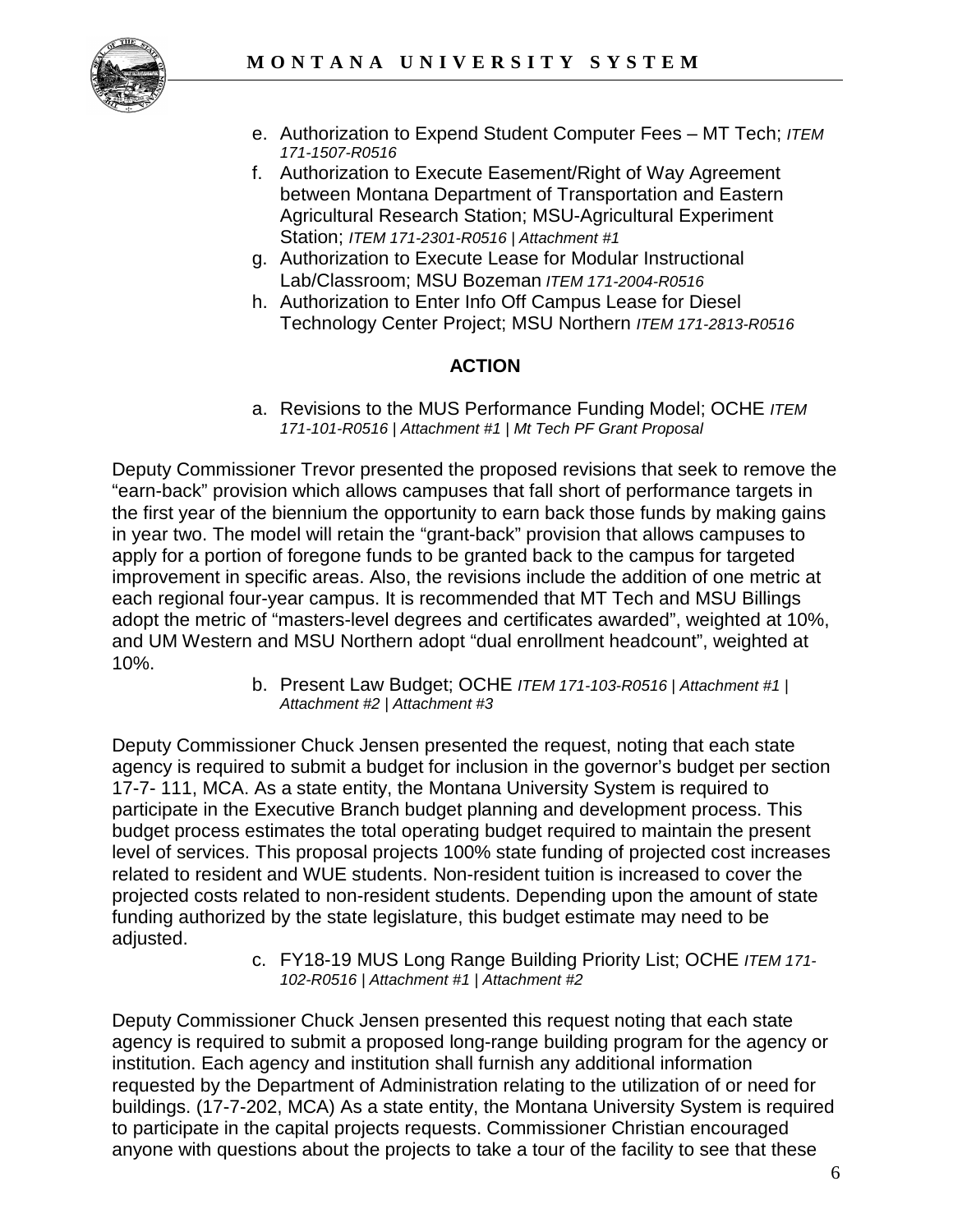

are real needs to serve real students who are on the campuses now; all campuses would be happy to help facilitate tours at any time. Discussion followed.

> d. Authorization to Name School of Computing; MSU Bozeman *ITEM 171-2005-R0516 | Attachment #1 | Attachment #2*

President Waded Cruzado and John Paxton, MSU Department Head of Computer Science Department spoke to the request for authorization for MSU to name the Montana State School of Computing, the Gianforte School of Computing, in honor of Greg and Susan Gianforte. He noted the opportunity this gift provides to better serve all students including providing better opportunities and resources, new experiences, greater course offerings each semester, etc. Discussion followed.

> e. Authorization to Accept the Donation of Real Property from the Montana Tech Foundation; MT Tech *ITEM 171-1508-R0516 | Attachment #1 | Attachment #2*

Chancellor Blackketter presented the request for approval to authorize Montana Tech of the University of Montana to accept the donation of lots from the Montana Tech Foundation located in Butte Silver Bow County. He noted that these properties are currently owned by the Montana Tech Foundation and the total acreage is 5.456. As far as can be determined no development activities have ever occurred on these lots with the exception of the Melanie Lane property which has several older structures. The Melanie Lane structures are currently, and have been for several years, used for research by Montana Tech faculty. Montana Tech currently pays the operation and maintenance support on these buildings so there will be no increase in operation and maintenance requested for the additional space. It is believed that no environmental or historical preservation issues exist on the lots.

> f. Authorization of Sanitary Sewer Construction Project and Execution of an Easement between Butte – Silver Bow and Montana Tech; MT Tech *ITEM 171-1509-R0516 | Attachment #1*

Chancellor Blackketter presented the request for authorization, in accordance with Board of Regents Policy 1003.6, for Montana Tech to provide funding to Butte-Silver Bow towards the design, administration and construction of the sanitary sewer main extension and lift station. In addition, the Board authorizes Montana Tech to execute an easement for the underground sanitary sewer system.

> g. Authorization to Remodel Liberal Arts Building; UM Missoula *ITEM 171-1010-R0516 | Attachment #1 | Attachment #2 | Attachment #3*

UM Vice President of Finance Mike Reid, presented the request, in accordance with Board of Regents Policy 1003.7, for the University of Montana – Missoula to expend up to \$2.2 million for the remodel of the Liberal Arts Building. Discussion followed.

> h. Authorization to Provide an Increase in the Associated Students of the University of Montana (ASUM) Student Fees; UM-Missoula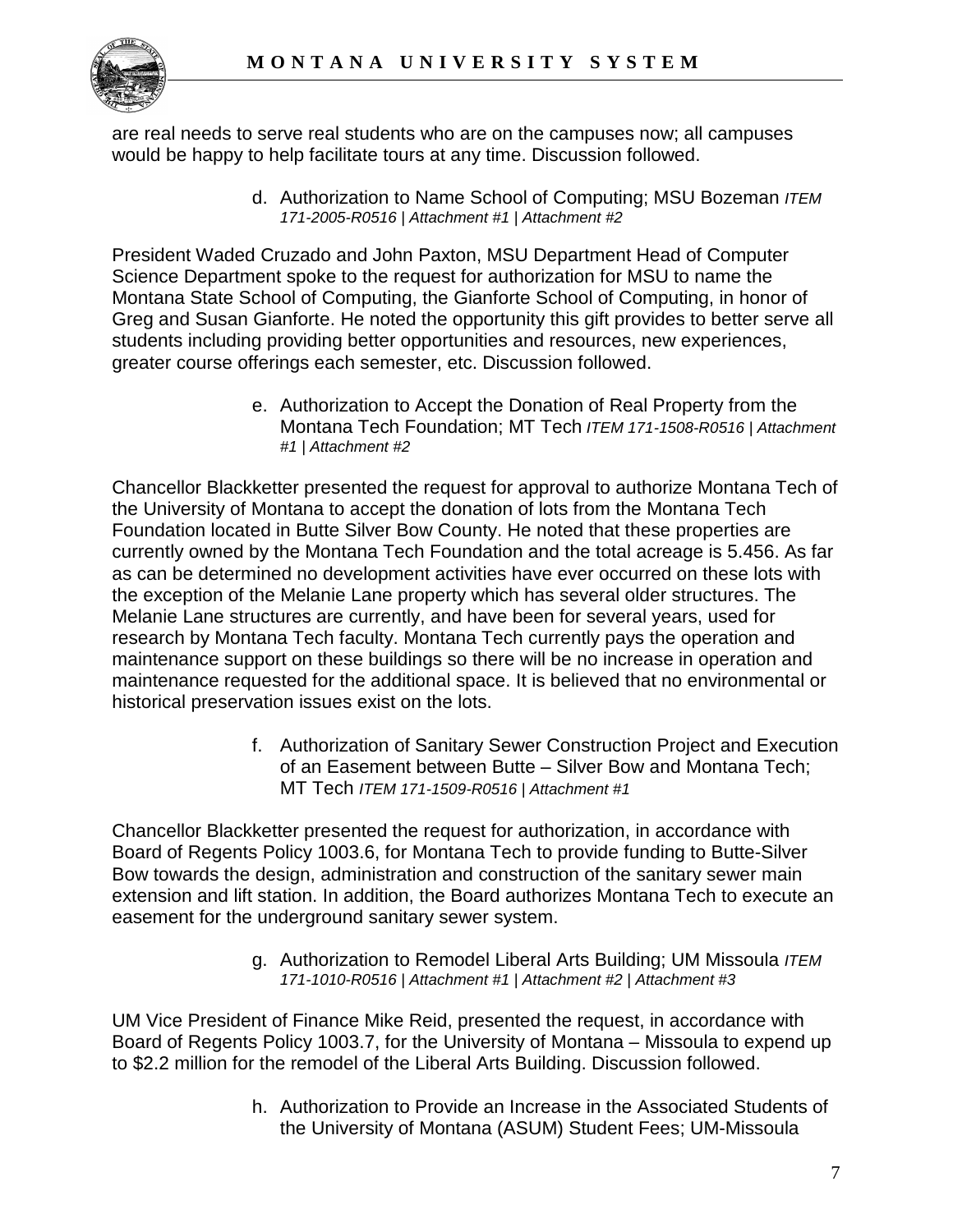

*ITEM 171-1012-R0516 | Attachment #1 | Attachment #2 | Attachment #3 | Attachment #4*

Deputy Commissioner Chuck Jensen, former ASUM President Cody Meixner, and ASUM President Elect Sam Forstag presented the request, in accordance with Board of Regents Policy 940.12.1, for authorization for University of Montana – Missoula to increase student driven fees proposed by the student government and voted in support of by the student body. Discussion followed.

> i. Authorization for Student Activity Fee Increase; Radio Fee Change; MSU-Northern *ITEM 171-2812-R0516 | Attachment #1*

ASMSU-N President Randy Roeber spoke to the request, consistent with BOR Policy 940.12.1 (Tuition and Fee Approval) and BOR Policy 506.1 (Student Participation in Fee Decisions), for approval of a \$0.20 per credit increase to the Montana State University Northern Activity Fee, and a change to a \$1.00 per credit fee (except from 12 to 18 credits where fees do not increase) to the Montana State University Northern Radio Fee. Discussion followed.

> j. Authorization for Acknowledgement by the Board of Regents for the Department of Administration's Purchase of Three (3) Vacant Lots from the City of Great Falls; Great Falls College MSU *ITEM 171-2912- R0516 | Attachment #1 | Attachment #2*

Dr. Darryl Stevens Chief Financial Officer for Great Falls College-MSU, spoke to the request for recognition of the purchase of three (3) contiguous lots owned by the City of Great Falls that are adjacent to Great Falls College, MSU property. The purchase is being conducted by the Department of Administration (Department) under Legislative appropriation pursuant to House Bills 5 and 403 of the 63rd and 64th Legislative sessions, respectively. The purchase price is \$671,500.

> k. Tuition & Mandatory Fee Increase; FVCC *ITEM 171-312-R0516 | Attachment #1*

President Jane Karas spoke to the request for approval of the proposed Tuition and Mandatory Fee rates for FY17. Rates effective Fall Semester 2016. Discussion followed.

l. FY 2017 Tuition and Mandatory Fee Rates; DCC *ITEM 171-201-R0516 | Attachment #1* 

President Vincent Nix spoke to the request for approval of the proposed Tuition and Mandatory Fee rates for FY17. Rates effective Fall Semester 2016. Discussion followed.

### **INFORMATION**

a. Reconcile Property Ownership with Butte Silver Bow County; MT Tech *| Attachment #1*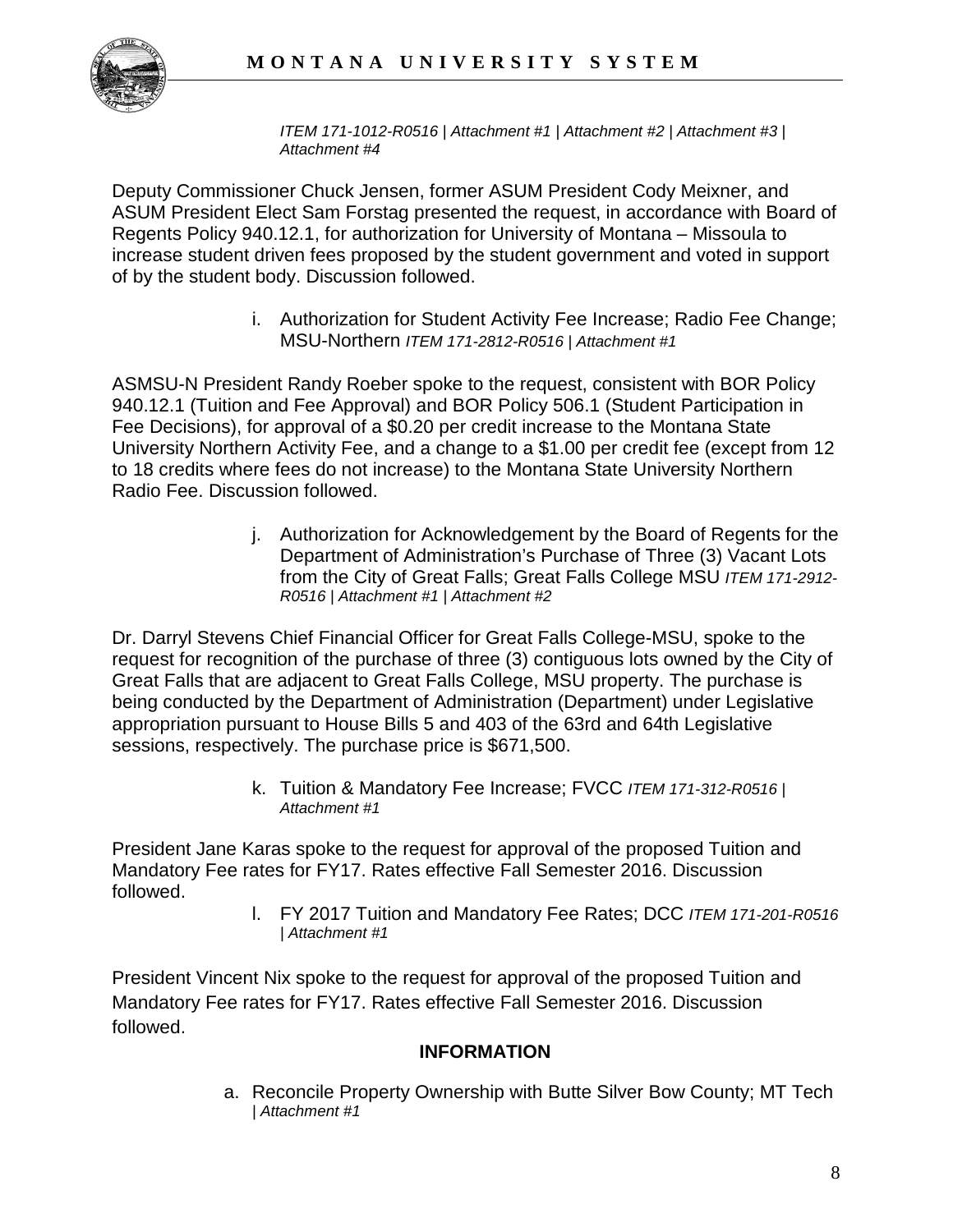

Chancellor Blackketter discussed the item in conjunction with action items e. and f. to address items 171-1508-R0516 and 171-1509-R0516.

b. Annual Authorities Report; MSU-Bozeman *| Attachment #1 | Attachment #2*

Commissioner Christian noted the annual report, consistent with the provision of Regent's Policy 1003.7, MSU hereby reports the status of existing project authority approved by the Board of Regents, and Legislative Authority, for the Montana State University campuses.

c. Annual Authorities Report; UM-Missoula *| Attachment #1* 

Commissioner Christian noted the annual report, in accordance with the Board of Regents Policy 1003.7, Authorization for Building Projects (BOR Item 112- 105-R0701), the University of Montana hereby submits the attached status reports of BOR and LRBP authority

d. 2017 Legislative System Initiative Discussion

Commissioner Christian reminded all attendees that system-wide initiatives are being evaluated and discussed. He briefly reiterated the process behind system initiatives. He shared a few highlights including the MUS Research Initiative, Dual Enrollment, Need-Based Aid, Veterans Funding related to Yellow Ribbon, previously funded by OTO which includes AES (Seed Lab), Bio Diesel Program, part of the Bureau of Mines. Discussion have also taken place related to GME and how those funds might be used.

### **Staff & Compensation Committee**

### **CONSENT**

### Staff Items

- a. OCHE; *ITEM 171-100-R0516*
- b. Montana Tech; *ITEM 171-1500-R0516*
- c. UM Western; *ITEM 171-1600-R0516*
- d. MSU Bozeman; *ITEM 171-2000-R0516*
- e. MSU Billings; *ITEM 171-2700-R0516*
- f. Great Falls College MSU; *ITEM 171-2900-R0516*
- g. MSU Northern; *ITEM 171-2800-R0516*
- h. Approval of University System/Employee Equity Interest and/or Business Participation Under MUSP 407 (Lukacs, Nowak); University of Montana *ITEM 171-1001-R0516 | Attachment #1*
- i. Approval of University System/Employee Equity Interest and/or Business Participation Under MUSP 407 (Evans, Burkhart, Bazin-Lee, Ryter); University of Montana *ITEM 171-1009-R0516 | Attachment #1*

### Labor Agreements

a. MSU Northern Faculty; OCHE; *ITEM 171-104-R0516 | Attachment #1*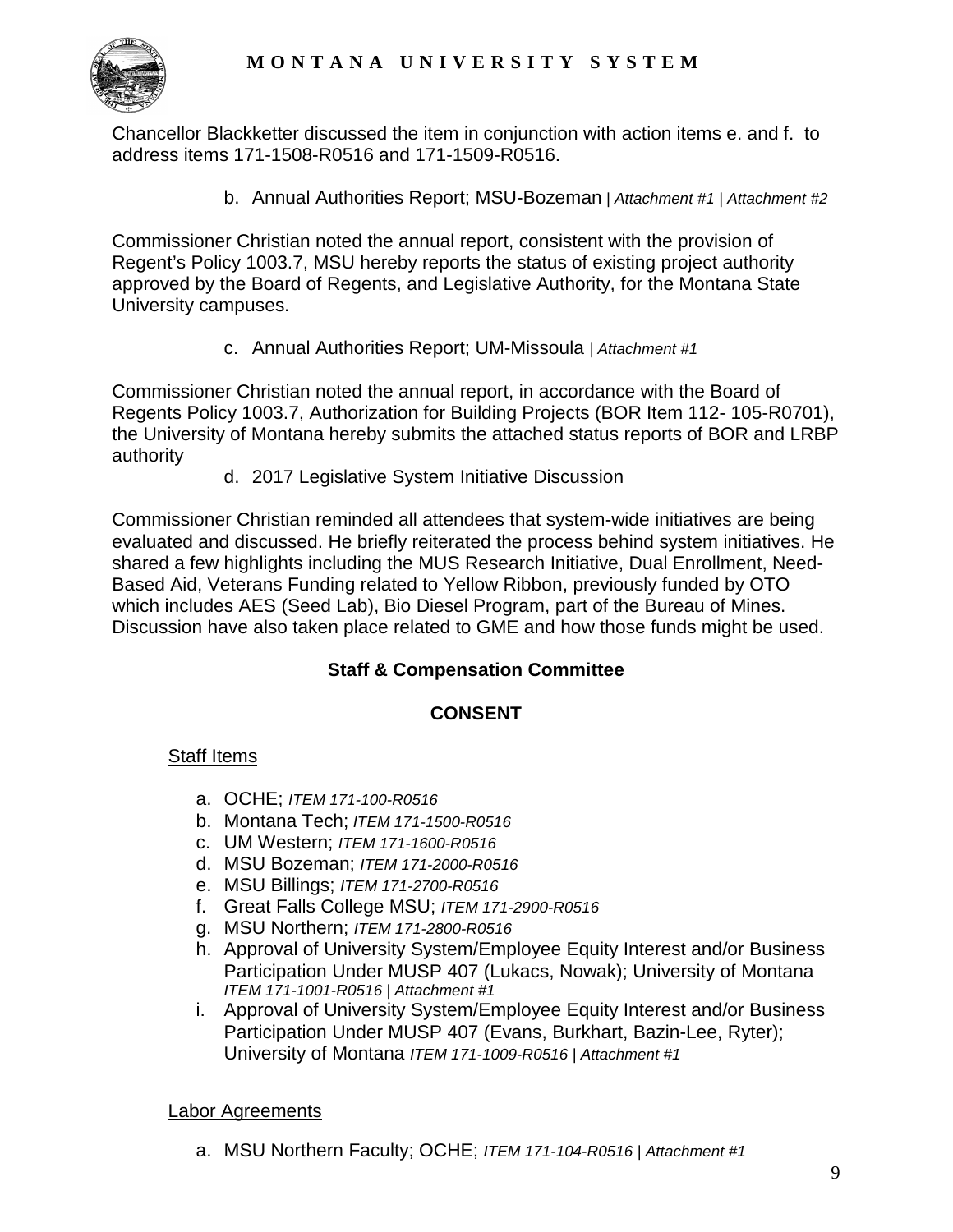

- b. UM Western Faculty; OCHE; *ITEM 171-105-R0516 | Attachment #1*
- c. Operating Engineers 4-yr campuses; OCHE *ITEM 171-106-R0516 | Attachment #1*
- d. Operating Engineers 2-year campuses; OCHE *ITEM 171-107-R0516 | Attachment #1*
- e. MSU Bozeman Graduate Assistants; OCHE *ITEM 171-108-R0516 | Attachment #1*

Emeriti Faculty

- a. Johnson; MSU Northern *ITEM 171-2809-R0516*
- b. Rawn; MSU Northern *ITEM 171-2808-R0516*
- c. Urbaniak; MSU Billings *ITEM 171-2701-R0516*
- d. Bardsley; MT Tech *ITEM 171-1503-R0516*
- e. Roberts; UM Western *ITEM 171-1601-R0516*

Deputy Commissioner Kevin McRae spoke to the consent items listed noting new hires, contract extensions, intellectual property agreements, labor agreements and emeriti nominations. Discussion followed.

### Remarks by Governor Bullock

Ms. Siri Smillie, Education Policy Advisor to Governor Bullock provided a brief update on efforts to date as a state related to suicide and how to better address mental health issues and the suicide rate. She noted a new resource now available to Montanans called the Crisis Text Line; which immediately connects the user with a crisis counselor via text message. She mentioned the National Governor's Association Work-Based Learning Policy Academy and discussed the draft action plan to define, elevate, enhance, scale and measure work-based learning in the state. A summit will be taking place in September at Montana Tech to bring together employers, education and workforce system partners to highlight some existing work and provide knowledge and tools for those that want to create new opportunities. She noted the Missoula College Talent Pipeline Report and state that this type of analysis and reporting is a key part of the discussion that has been elevated through the Governor's Main Street Montana Initiative. This report provides solid data and analysis to enrich the conversations happening regionally and statewide about how to meet workforce demands. She extended thanks to both the Commissioner of Higher Education's office and the Department of Labor for the work to date.

Remarks by Superintendent Juneau

Dr. Steve York, representing Superintendent Juneau spoke to the transition of leadership at OPI. He discussed the process of writing the state application for the Every Student Succeeds Act and shared several examples of the current happenings in K-12 that are being celebrated including the New Skills for Youth Initiative which focuses on dramatically increasing the number of students in the U.S. who successfully complete career pathways that begin in secondary school and culminate in postsecondary degrees or industry credentials. He also touched on the Business Professionals of America (BPA) program and their recent success at the national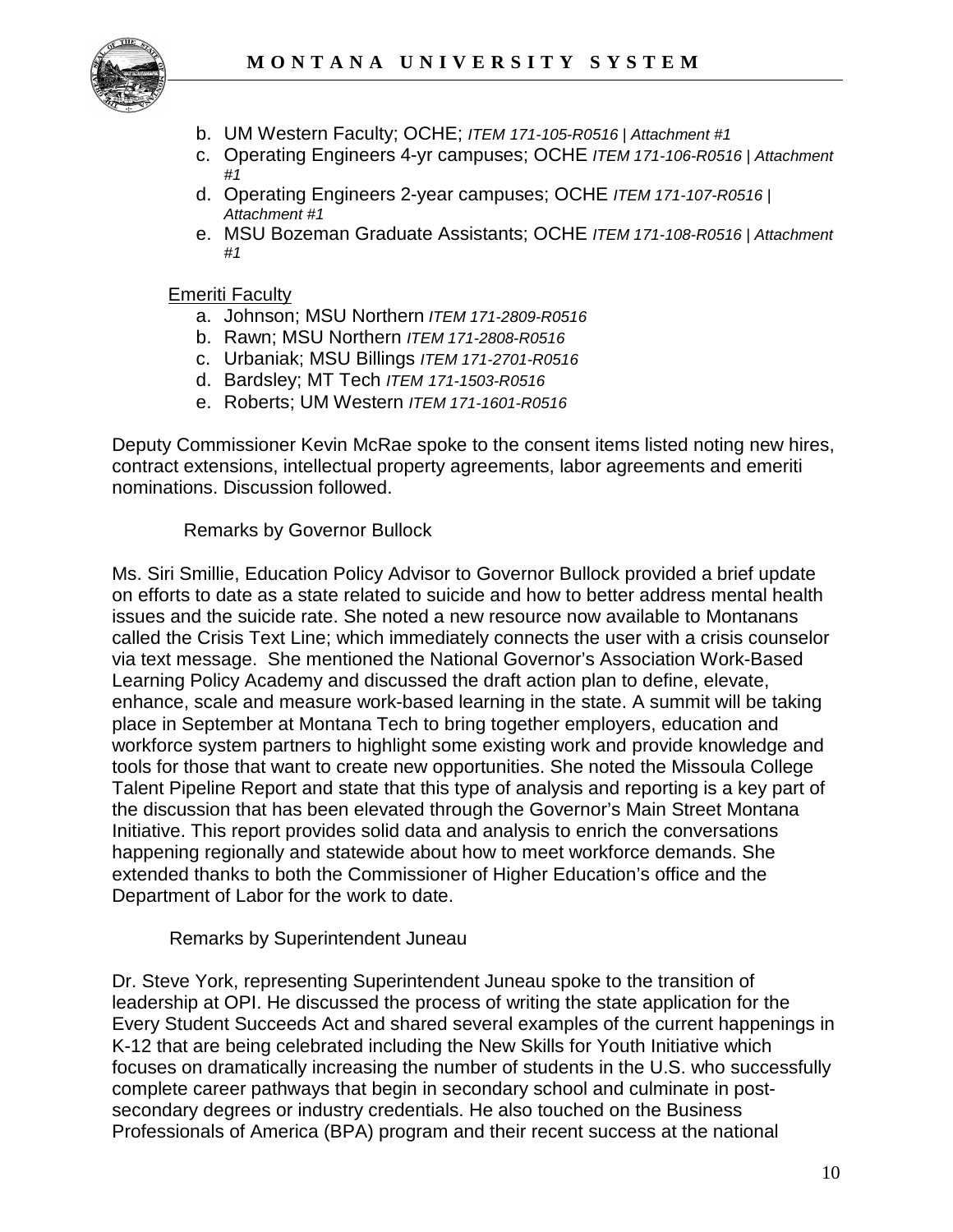

conference.

#### Public Comment

Ms. Ryan Chauner, a student of MSU, spoke in opposition to changing the name for the computer science program and urged the board not to accept his donation.

Ms. Ann Rupert, a student of MSU, spoke against the proposed renaming of the computer science program.

Mr. Alex Lei, a student of MSU, spoke against the renaming of a computer science program.

Ms. Rosslyn Kinney, a student at MSU, spoke against renaming the computer science program.

Ms. Haley Cox, a student at MSU, spoke against the renaming of the computer science program.

Mr. Garrett Leach, ASMSU Bozeman President, spoke in support of renaming the computer science program.

Mr. Andrew Brekke, spoke in support of renaming the computer science program.

Meeting Recessed at 4:54pm

### **Friday, May 20th**

Board Reconvened at 8:23am

Approval of March 3-4, 2016 Minutes

Motion for approval of the minutes from the March 3-4, 2016 Board meeting was made by Regent Nystuen; motion passed 5-0 (Regent Albrecht and Regent Sheehy were excused).

### **Academic, Research and Student Affairs Committee**

### **CONSENT**

a. Level II Memorandum (from March submission)

Deputy Commissioner Cech spoke to the process behind these approvals.

### **ACTION**

a. Revised Mission Statement; MSU Northern *ITEM 171-2801-R0516*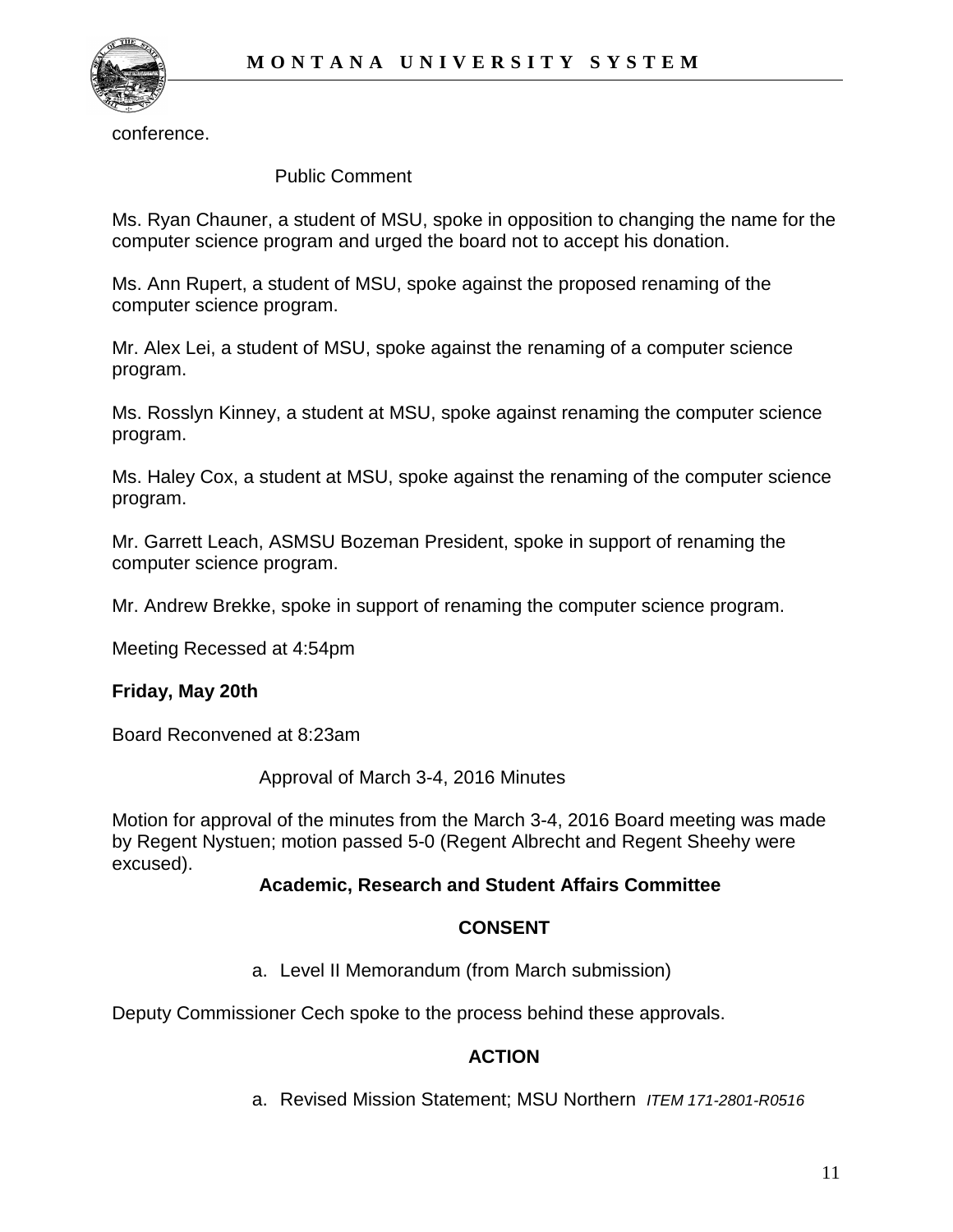

Provost Bill Rugg, MSU-Northern presented the request for approval of a new mission statement for Montana State University Northern. The revised mission reads as: MSU Northern provides higher education to students for professional and technical careers through an institution dedicated to teaching and the pursuit of knowledge.

### **INFORMATION**

a. Workforce Challenges in Rural School Districts

Superintendents Andy Carlson, Loren Dunk, Brad Moore and Renee Rasmussen discussed the workforce challenges they are facing in recruiting primary and secondary teachers in rural school districts. The discussion included challenges and opportunities as well as suggestions to help mitigate the teacher shortages and recruitment challenges. Discussion followed.

b. Student Affairs Update – Suicide Prevention Summit Recap

Director of Student Affairs Ron Muffick provided a brief update on the recent efforts and successes to date relate to suicide prevention. These included the first system-wide suicide prevention summit held in February. He reiterated the overall objectives and next steps of this initiative which included conducting assessments of current practices and policies to recommend changes as well as the development of best practices. Discussion followed.

c. AIMA Update

Director of American Indian Minority Achievement and K-12 Partnerships, Angela McLean provided a brief update on efforts and successes to date with the AIMA Council. She discussed the recent campus visits and highlighted key themes from those discussions. She noted the objectives and themes outlined by the Council to address going forward. Discussion followed.

d. Level I Memorandum

Deputy Commissioner Cech spoke to the items and nominations listed on the memorandum.

e. Level II Memorandum (for action in September)

Deputy Commissioner Cech spoke to the items listed on the memorandum for consideration; final action will take place at the September meeting. Discussion followed.

### **Committee Reports & Action**

### **Two Year and Community College Committee**

No consent or action items.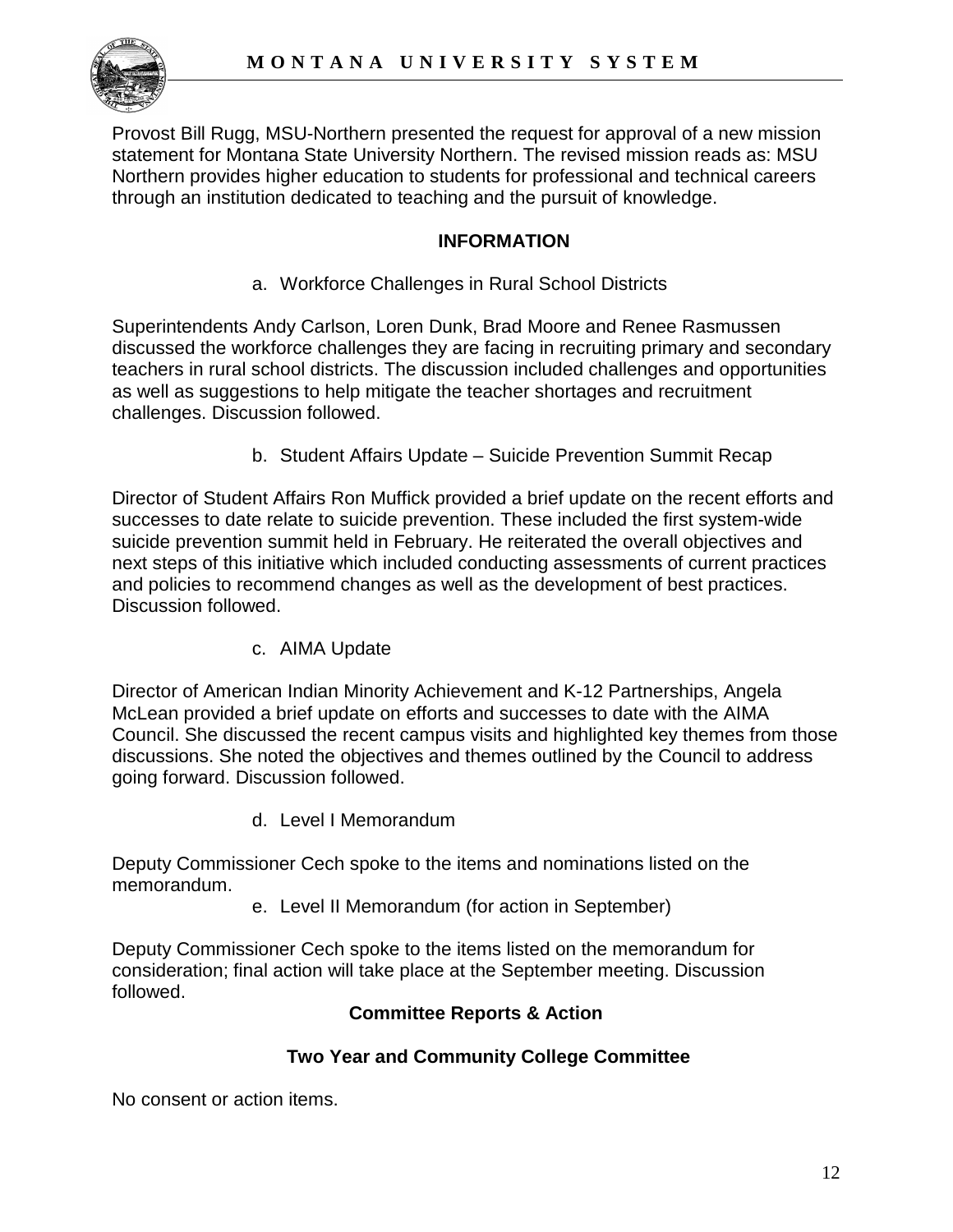

# **Academic, Research and Student Affairs Committee**

## **CONSENT**

a. Level II Memorandum (from March submission)

Motion for approval of Consent agenda was made by Regent Johnstone; motion passed 5-0 (Regent Albrecht and Regent Sheehy were excused).

### **ACTION**

a. Revised Mission Statement; MSU Northern *ITEM 171-2801-R0516*

Motion for approval of action item a. Item 171-2801-R0516 was made by Regent Johnstone; motion passed 5-0 (Regent Albrecht and Regent Sheehy were excused).

### **Staff & Compensation Committee**

## **CONSENT**

### Staff Items

- a. OCHE; *ITEM 171-100-R0516*
- b. Montana Tech; *ITEM 171-1500-R0516*
- c. UM Western; *ITEM 171-1600-R0516*
- d. MSU Bozeman; *ITEM 171-2000-R0516*
- e. MSU Billings; *ITEM 171-2700-R0516*
- f. Great Falls College MSU; *ITEM 171-2900-R0516*
- g. MSU Northern; *ITEM 171-2800-R0516*
- h. Approval of University System/Employee Equity Interest and/or Business Participation Under MUSP 407 (Lukacs, Nowak); University of Montana *ITEM 171-1001-R0516 | Attachment #1*
- i. Approval of University System/Employee Equity Interest and/or Business Participation Under MUSP 407 (Evans, Burkhart, Bazin-Lee, Ryter); University of Montana *ITEM 171-1009-R0516 | Attachment #1*

### **Labor Agreements**

- a. MSU Northern Faculty; OCHE; *ITEM 171-104-R0516 | Attachment #1*
- b. UM Western Faculty; OCHE; *ITEM 171-105-R0516 | Attachment #1*
- c. Operating Engineers 4-yr campuses; OCHE *ITEM 171-106-R0516 | Attachment #1*
- d. Operating Engineers 2-year campuses; OCHE *ITEM 171-107-R0516 | Attachment #1*
- e. MSU Bozeman Graduate Assistants; OCHE *ITEM 171-108-R0516 | Attachment #1*

### Emeriti Faculty

a. Johnson; MSU Northern *ITEM 171-2809-R0516*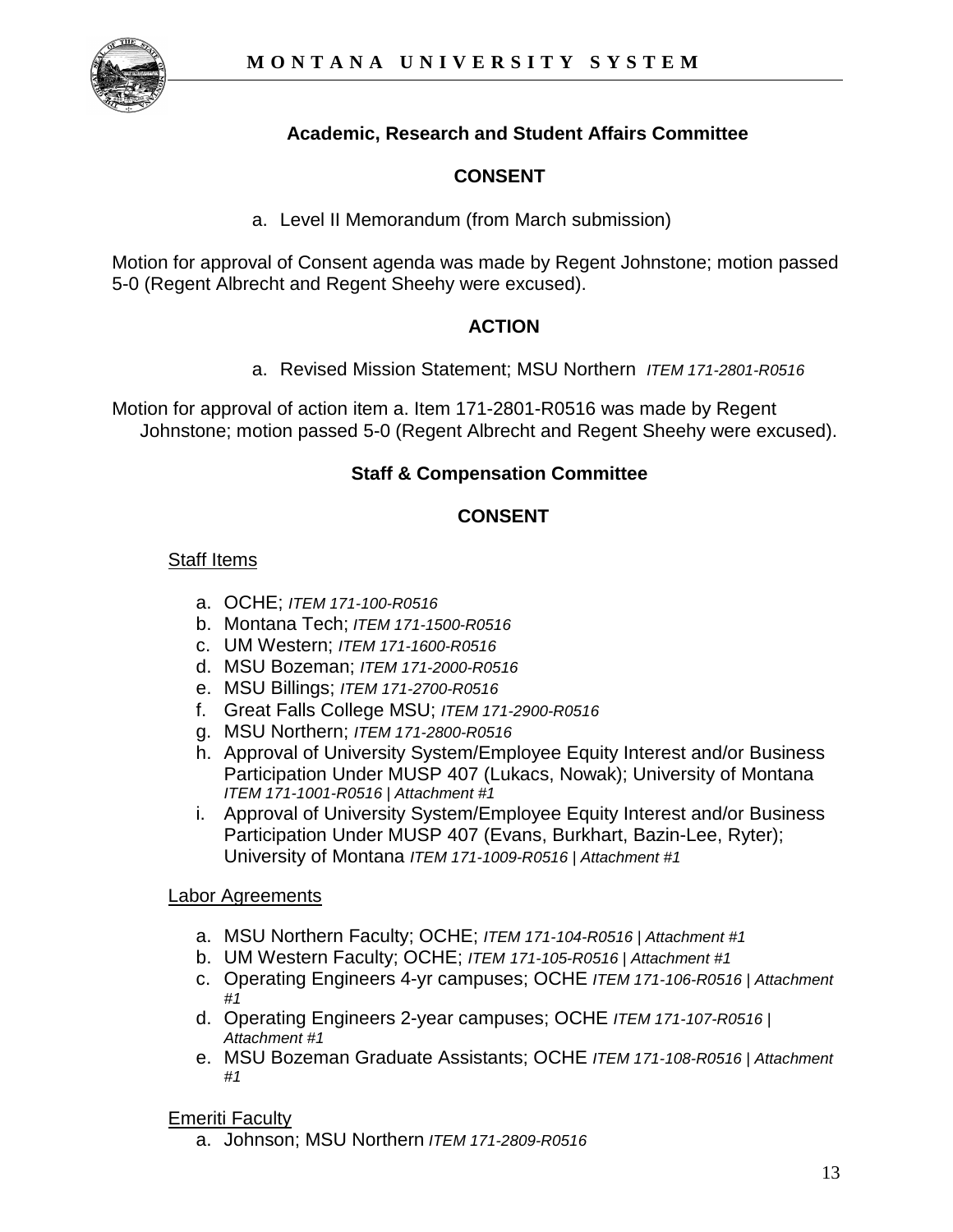

- b. Rawn; MSU Northern *ITEM 171-2808-R0516*
- c. Urbaniak; MSU Billings *ITEM 171-2701-R0516*
- d. Bardsley; MT Tech *ITEM 171-1503-R0516*
- e. Roberts; UM Western *ITEM 171-1601-R0516*

Motion for approval of the consent agenda was made by Regent Nystuen; motion passed 5-0 (Regent Albrecht and Regent Sheehy were excused).

### **Administrative, Budget, & Audit Oversight Committee**

### **CONSENT**

- a. Authorization to Expend Student Equipment Fees; MSU Bozeman *ITEM 171-2001-R0516*
- b. Authorization to Expend Computer Fees; MSU Bozeman *ITEM 171-2002- R0516*
- c. Authorization to Expend Student Computer Fees; Great Falls College MSU *ITEM 171-2913-R0516*
- d. Authorization to Expend Student Equipment Fees; Great Falls College MSU *ITEM 171-2914-R0516*
- e. Authorization to Expend Student Computer Fees MT Tech; *ITEM 171- 1507-R0516*
- f. Authorization to Execute Easement/Right of Way Agreement between Montana Department of Transportation and Eastern Agricultural Research Station; MSU-Agricultural Experiment Station; *ITEM 171-2301-R0516 | Attachment #1*
- g. Authorization to Execute Lease for Modular Instructional Lab/Classroom; MSU Bozeman *ITEM 171-2004-R0516*
- h. Authorization to Enter Info Off Campus Lease for Diesel Technology Center Project; MSU Northern *ITEM 171-2813-R0516*

Motion for approval of the consent agenda was made by Regent Johnstone; motion passed 5-0 (Regent Albrecht and Regent Sheehy were excused).

### **ACTION**

a. Revisions to the MUS Performance Funding Model; OCHE *ITEM 171- 101-R0516 | Attachment #1 | Mt Tech PF Grant Proposal*

Motion for approval of action item a. Item 171-101-R0516 was made by Regent Nystuen; motion passed 5-0 (Regent Albrecht and Regent Sheehy were excused).

> b. Present Law Budget; OCHE *ITEM 171-103-R0516 | Attachment #1 | Attachment #2 | Attachment #3*

Motion for approval of action item b. Item 171-103-R0516 was made by Regent Johnstone; motion passed 5-0 (Regent Albrecht and Regent Sheehy were excused).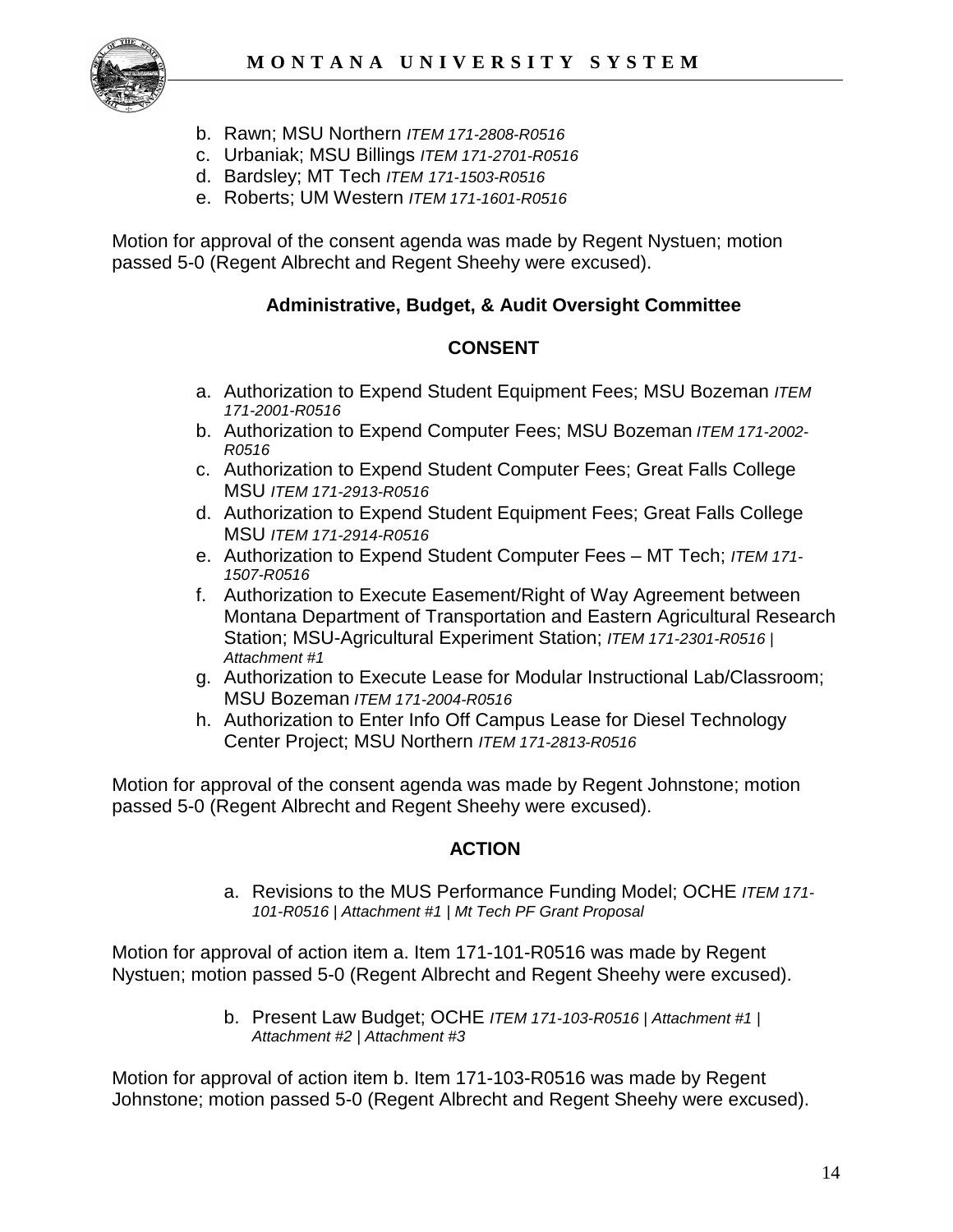

c. FY18-19 MUS Long Range Building Priority List; OCHE *ITEM 171-102- R0516 | Attachment #1 | Attachment #2*

Motion for approval of action item c. Item 171-102-R0516 was made by Regent Johnstone; motion passed 5-0 (Regent Albrecht and Regent Sheehy were excused).

> d. Authorization to Name School of Computing; MSU Bozeman *ITEM 171- 2005-R0516 | Attachment #1 | Attachment #2*

Chair Tuss expressed thanks for the many who sent comments/feedback related to this item. Regent Johnstone shared several comments about the item noting the difficulty of the decision but acknowledging the vast impact this gift will have to the program and students. He also shared a position statement from Regent Sheehy that noted her opposition toward the naming policies of the Board and units of the Montana University System noting that they should have greater public involvement (Please note attached position statement in the final record). Regent Hohman spoke to the difficultly related to this item and decision noting the many communications he has received from students in opposition. A motion for the approval of action item d. Item 171-2005-R0516 was made by Regent Nystuen; motion passed 5-0 (Regent Albrecht and Regent Sheehy were excused).

> e. Authorization to Accept the Donation of Real Property from the Montana Tech Foundation; MT Tech *ITEM 171-1508-R0516 | Attachment #1 | Attachment #2*

Motion for approval of action item e. Item 171-1508-R0516 was made by Regent Johnstone; motion passed 5-0 (Regent Albrecht and Regent Sheehy were excused).

> f. Authorization of Sanitary Sewer Construction Project and Execution of an Easement between Butte – Silver Bow and Montana Tech; MT Tech *ITEM 171-1509-R0516 | Attachment #1*

Motion for approval of action item f. Item 171-1509-R0516 was made by Regent Johnstone, motion passed 5-0 (Regent Albrecht and Regent Sheehy were excused).

> g. Authorization to Remodel Liberal Arts Building; UM Missoula *ITEM 171- 1010-R0516 | Attachment #1 | Attachment #2 | Attachment #3*

Motion for approval of action item g. Item 171-1010-R0516 was made by Regent Hohman; motion passed 5-0 (Regent Albrecht and Regent Sheehy were excused).

> h. Authorization to Provide an Increase in the Associated Students of the University of Montana (ASUM) Student Fees; UM-Missoula *ITEM 171- 1012-R0516 | Attachment #1 | Attachment #2 | Attachment #3 | Attachment #4*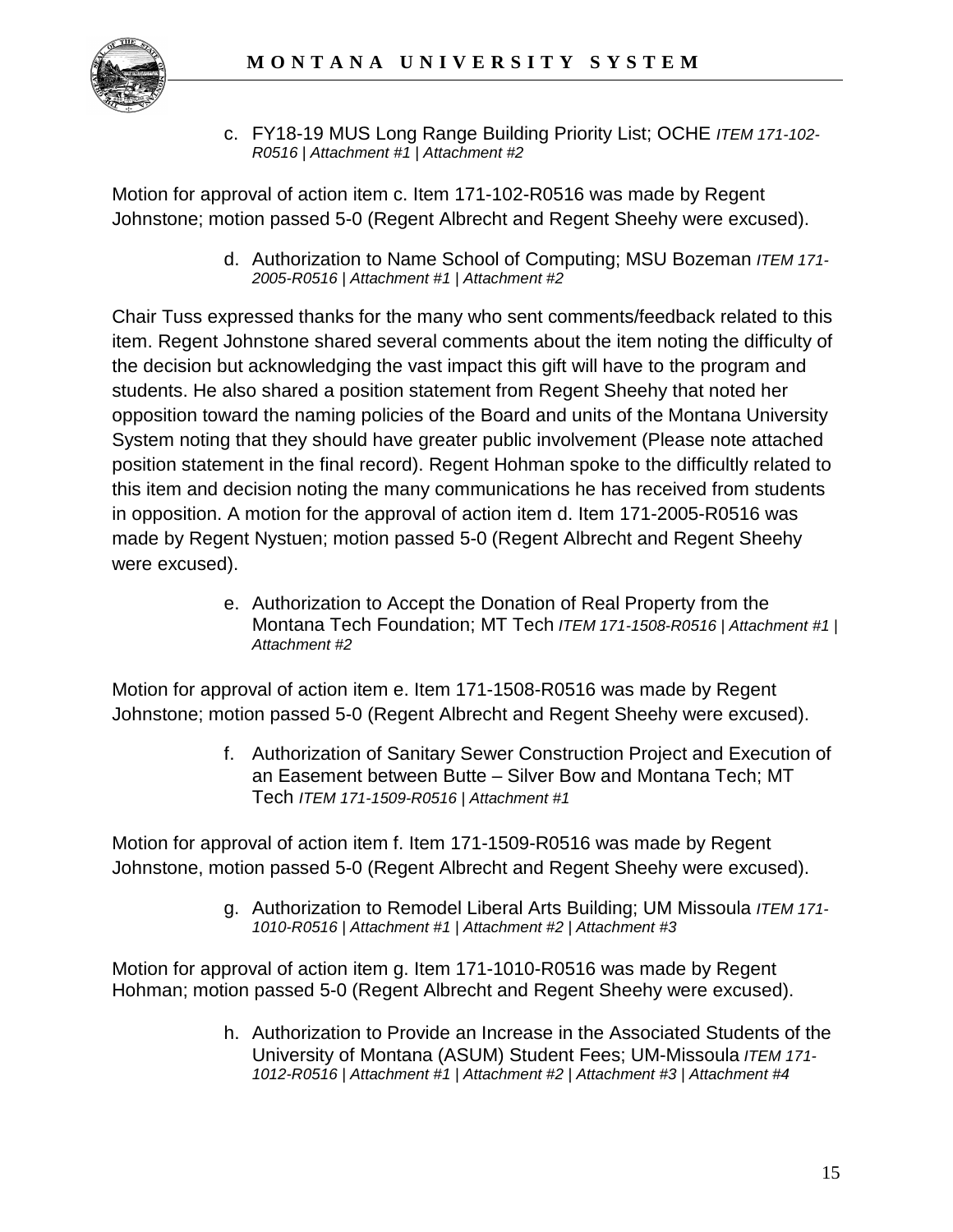

Motion for approval of action item h. Item 171-1012-R0516 was made by Regent Nystuen; motion passed 5-0 (Regent Albrecht and Regent Sheehy were excused).

> i. Authorization for Student Activity Fee Increase; Radio Fee Change; MSU-Northern *ITEM 171-2812-R0516 | Attachment #1*

Motion for approval of action item i. Item 171-2812-R0516 was made by Regent Lozar; motion passed 5-0 (Regent Albrecht and Regent Sheehy were excused).

> j. Authorization for Acknowledgement by the Board of Regents for the Department of Administration's Purchase of Three (3) Vacant Lots from the City of Great Falls; Great Falls College MSU *ITEM 171-2912- R0516 | Attachment #1 | Attachment #2*

Motion for approval of action item j. Item 171-2912-R0516 was made by Regent Hohman; motion passed 5-0 (Regent Albrecht and Regent Sheehy were excused).

> k. Tuition & Mandatory Fee Increase; FVCC *ITEM 171-312-R0516 | Attachment #1*

Motion for approval of action item k. Item 171-312-R0516 was made by Regent Nystuen; motion passed 5-0 (Regent Albrecht and Regent Sheehy were excused).

> l. FY 2017 Tuition and Mandatory Fee Rates; DCC *ITEM 171-201-R0516 | Attachment #1*

Motion for approval of action item l. Item 171-201-R0516 was made by Regent Johnstone; motion passed 5-0 (Regent Albrecht and Regent Sheehy were excused).

### Election of Officers

Commissioner Christian discussed the process as it relates to Article IV of the by-laws. A nomination for Chair was made by Regent Nystuen for Paul Tuss to continue to serve as Board Chair; this motion was seconded by Regent Johnstone. The nomination was upheld by the board with a vote of 5-0 (Regent Albrecht and Regent Sheehy were excused). A nomination for Vice Chair was made by Regent Nystuen for Fran Albrecht to continue to serve as Vice Chair. Regent Johnstone seconded the nomination; the nomination was upheld by the board with a 5-0 vote (Regent Albrecht and Regent Sheehy were excused).

Public Comment

None.